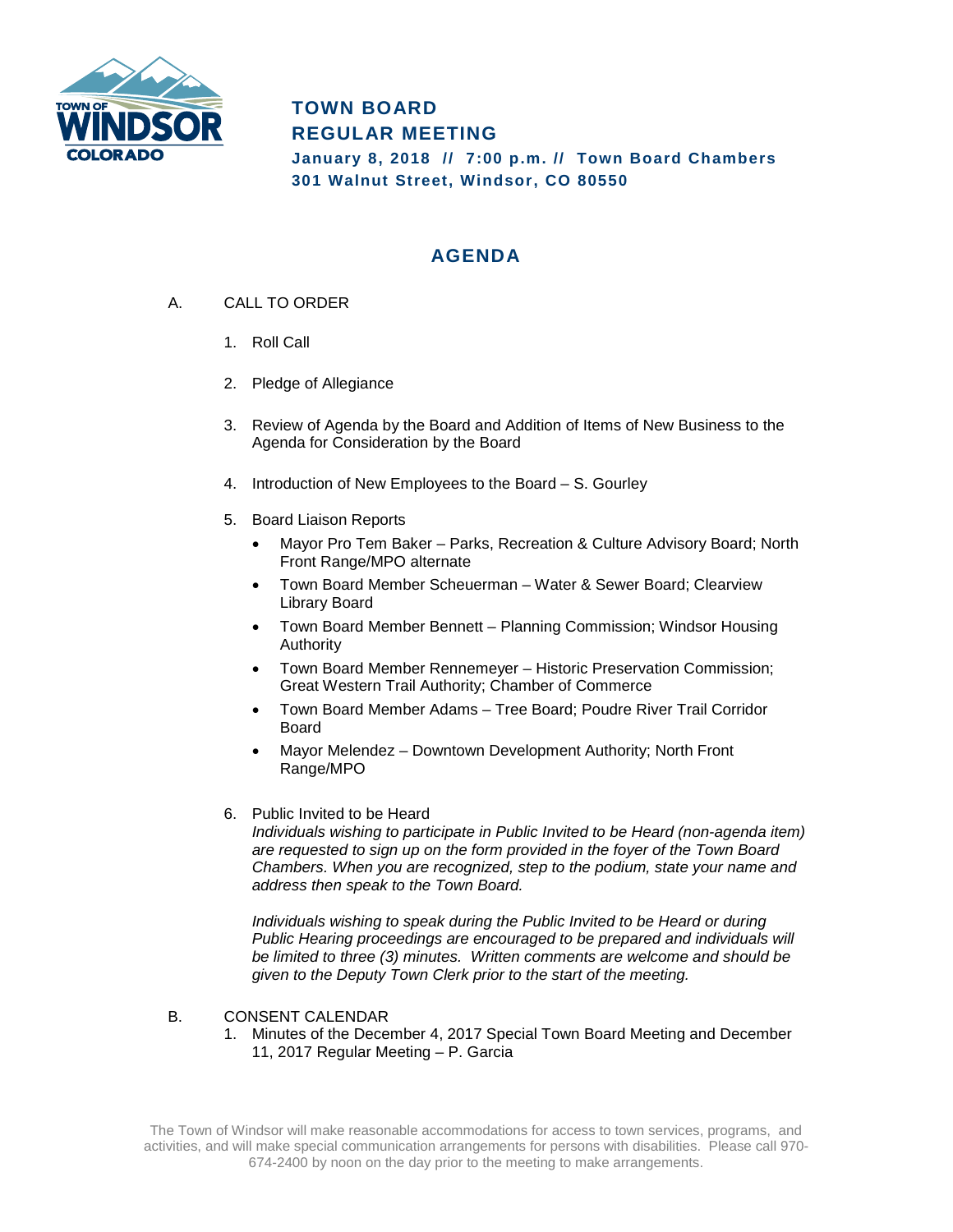- 2. Resolution No. 2018-01 A Resolution Designating a Public Place for the Posting of Notices Concerning Public Meetings – P. Garcia
- 3. Resolution No. 2018-02– A Resolution Approving the Accessioning of Items to the Town of Windsor Museum Collection – E. Lucas
- 4. Resolution No. 2018-03 A Resolution Approving Temporary Compensation for Patti Garcia in Her Capacity as Acting Town Manager for the Town of Windsor – S. Gourley
- 5. Resolution No. 2018-04, A Resolution Approving an Option Agreement Between the Town of Windsor and the Windsor-Severance Fire Rescue District With Respect to Town-Owned Real Property, and Authorizing the Mayor to Execute Same – I. McCargar
- 6. Report of Bills December 2017 D. Moyer
- 7. Approval of Windsor Joint Fuel Tank Facility 2018 Budget D. Moyer

### C. BOARD ACTION

1. Ordinance No. 2017-1548 – An Ordinance Rezoning Eagle Crossing Subdivision 2nd Filing Tract B, Eagle Crossing Subdivision 3rd Filing Tracts A and Tract B, and Fossil Ridge Subdivision 2nd Filing, Lot 4, Block 11 – Tom Siegel, Eagle Crossing Windsor, LLC, applicant/ John Meyers, TST Inc. Consulting Engineers, applicant's representative

*Super majority vote required on second reading*

- Second Reading
- Quasi-judicial
- Staff presentation: Paul Hornbeck, Senior Planner
- 2. Ordinance No. 2017-1553 An Ordinance Amending Specific Sections of the Windsor Municipal Code with respect to Post-Approval Document Submittal Requirements in Land Use Matters

*Super majority vote required on second reading*

- Second reading
- Legislative action
- Staff presentation: Devin King, Planning Technician
- 3. Ordinance No. 2018-1554 An Ordinance Fixing the Compensation of the Municipal Court Judge and Municipal Court Clerk for the Town of Windsor in Compliance with Sections 13-10-107 and 13-10-108, C.R.S., and Section 2-4-90 of the Windsor Municipal Code
	- First Reading
	- Legislative action
	- Staff presentation: Ian McCargar, Town Attorney
- 4. Resolution No. 2018-05 A Resolution Making Certain Findings of Fact Concerning the Swanson Annexation to the Town of Windsor, Colorado; Determining Substantial Compliance with Section 31-12-101, ET SEQ., C.R.S., "The Municipal Annexation Act of 1965"; and Establishing Dates for Public Hearings Before the Planning Commission and the Town Board of the Town of Windsor, Colorado, with Regard to the Swanson Annexation - Jon Turner, North Windsor Holdings, LLC, applicant/ Kristen Turner, TB Group, applicant's representative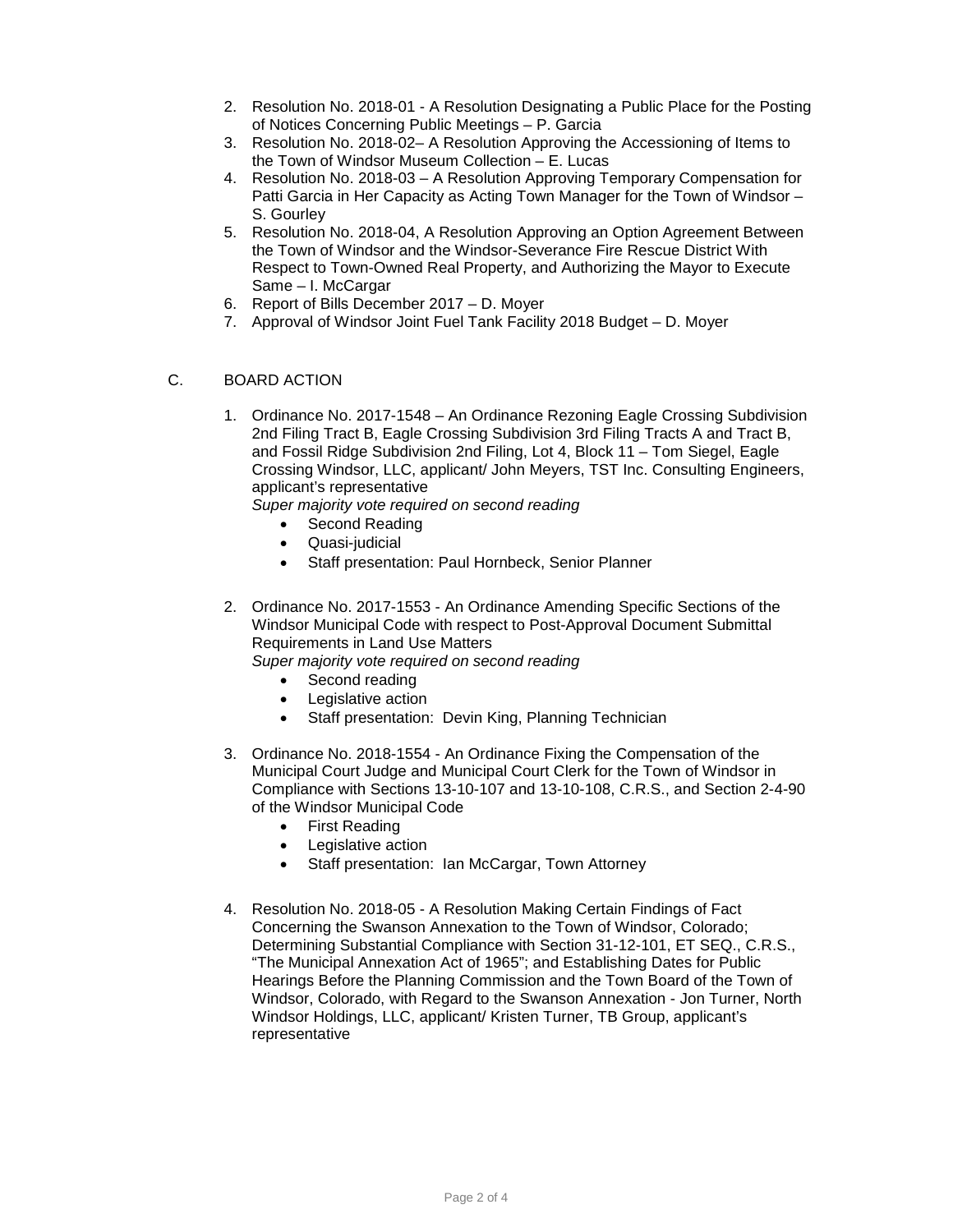- Legislative action
- Staff presentation: Paul Hornbeck, Senior Planner
- 5. Resolution No. 2018-06 A Resolution Initiating Annexation Proceedings for the Weld County Road 76 Annexation to the Town of Windsor, Colorado - Jon Turner, North Windsor Holdings, LLC, applicant/ Kristen Turner, TB Group, applicant's representative
	- **Legislative Action**
	- Staff presentation: Paul Hornbeck, Senior Planner
- 6. Resolution No. 2018-07 Approving and Adopting an Intergovernmental Agreement between the Town of Windsor and City of Thornton with respect to Annexation of Certain Property and Provision for Location of a Water Transmission Pipeline
	- Legislative action
	- Staff presentation: Scott Ballstadt, Director of Planning
- 7. Public Hearing Resolution No. 2018-08 Approving an Agreement to Revoke First Amendment to Intergovernmental Agreement between the Town of Windsor and Town of Severance
	- Legislative action
	- Staff presentation: Ian D. McCargar, Town Attorney; Scott Ballstadt, Director of Planning
- 8. Resolution No. 2018-08 Approving an Agreement to Revoke First Amendment to Intergovernmental Agreement between the Town of Windsor and Town of **Severance** 
	- Legislative action
	- Staff presentation: Ian D. McCargar, Town Attorney; Scott Ballstadt, Director of Planning
- 9. Resolution No. 2018-09 A Resolution Establishing Rates for Town of Windsor Water Service Customers, and Authorizing the Implementation of Such Rates
	- Legislative action
	- Staff presentation: Dean Moyer, Director of Finance
- 10. Resolution No. 2018-10 A Resolution Approving a Professional Services Contract with Mr. Wes LaVanchy for Municipal Advisory Services
	- **Legislative action**
	- Staff presentation: Patti Garcia, Acting Town Manager
- 11. Resolution No. 2018-11 A Resolution Approving an Agreement Between the Town of Windsor and Peckham & McKenney, for the Provision of Executive Search Consulting Services
	- Legislative action
	- Staff presentation: Patti Garcia, Acting Town Manager/Town Clerk
- 12. Financial Report for November 2017
	- Staff Presentation: Dean Moyer, Director of Finance